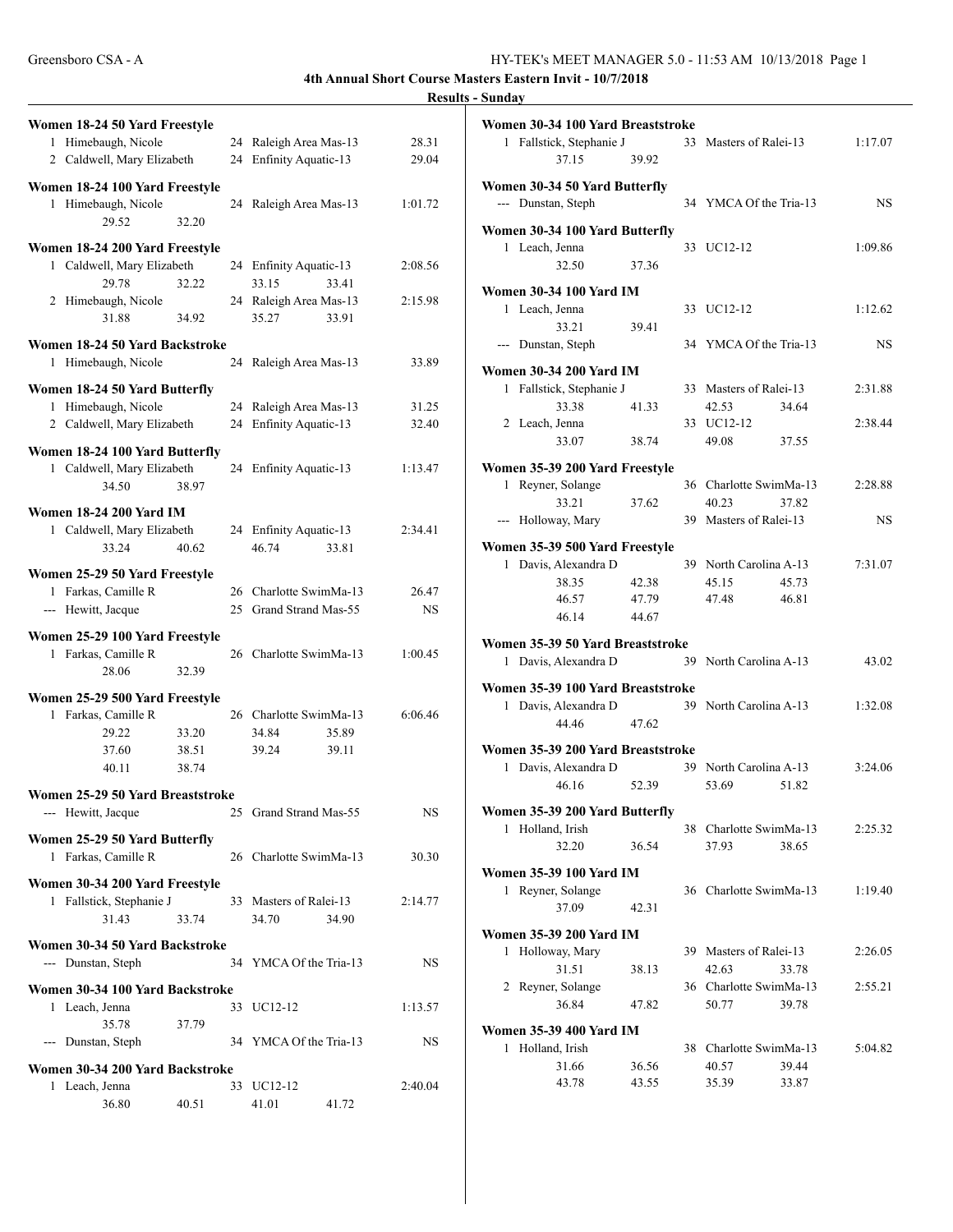|                | (Women 35-39 400 Yard IM)         |       |     |                                 |         |
|----------------|-----------------------------------|-------|-----|---------------------------------|---------|
|                | 2 Holloway, Mary                  |       |     | 39 Masters of Ralei-13          | 5:20.56 |
|                | 32.15                             | 37.03 |     | 41.54<br>41.71                  |         |
|                | 45.46                             | 46.09 |     | 37.77<br>38.81                  |         |
|                | Women 40-44 50 Yard Freestyle     |       |     |                                 |         |
|                | 1 Lindauer, Kerry                 |       |     | 44 SwimMAC Masters-13           | 24.99   |
|                | 2 Lehman, Jessica M               |       |     | 42 YMCA Of the Tria-13          | 31.13   |
|                | 3 King, Victoria A                |       |     | 42 Lowes YMCA-13                | 32.15   |
|                |                                   |       |     |                                 |         |
|                | Women 40-44 200 Yard Freestyle    |       |     |                                 |         |
|                | 1 Old, Catherine A                |       |     | 40 Greensboro Commu-13          | 2:29.99 |
|                | 33.71                             | 37.61 |     | 40.00<br>38.67                  |         |
|                | Women 40-44 500 Yard Freestyle    |       |     |                                 |         |
|                | 1 Old, Catherine A                |       | 40  | Greensboro Commu-13             | 6:21.55 |
|                | 34.58                             | 37.90 |     | 38.18<br>38.38                  |         |
|                | 39.49                             | 39.39 |     | 38.48<br>39.38                  |         |
|                | 38.85                             | 36.92 |     |                                 |         |
|                |                                   |       |     |                                 |         |
|                | Women 40-44 200 Yard Backstroke   |       |     |                                 |         |
|                | 1 Lindauer, Kerry                 |       |     | 44 SwimMAC Masters-13           | 2:18.19 |
|                | 32.57                             | 35.25 |     | 35.76<br>34.61                  |         |
|                | 2 Lehman, Jessica M               |       |     | 42 YMCA Of the Tria-13          | 2:45.21 |
|                | 40.81                             | 41.32 |     | 42.07<br>41.01                  |         |
|                | Women 40-44 50 Yard Breaststroke  |       |     |                                 |         |
|                | 1 Lindauer, Kerry                 |       |     | 44 SwimMAC Masters-13           | 32.27   |
|                | 2 Koeppel, Brooke L               |       |     | 40 SwimMAC Masters-13           | 34.53   |
|                | 3 King, Victoria A                |       |     | 42 Lowes YMCA-13                | 40.28   |
|                |                                   |       |     |                                 |         |
|                | Women 40-44 100 Yard Breaststroke |       |     |                                 |         |
|                | 1 Koeppel, Brooke L               |       |     | 40 SwimMAC Masters-13           | 1:14.23 |
|                | 35.16                             | 39.07 |     |                                 |         |
|                | 2 King, Victoria A                |       |     | 42 Lowes YMCA-13                | 1:27.80 |
|                | 40.87                             | 46.93 |     |                                 |         |
|                | Women 40-44 200 Yard Breaststroke |       |     |                                 |         |
|                | 1 Koeppel, Brooke L               |       |     | 40 SwimMAC Masters-13           | 2:41.28 |
|                |                                   |       |     | 41.44                           |         |
|                | 36.67                             | 40.50 |     | 42.67<br>42 YMCA Of the Tria-13 |         |
|                | 2 Lehman, Jessica M               |       |     |                                 | 3:04.65 |
|                | 43.12                             | 48.02 |     | 46.20<br>47.31                  |         |
|                | Women 40-44 50 Yard Butterfly     |       |     |                                 |         |
|                | 1 King, Victoria A                |       |     | 42 Lowes YMCA-13                | 37.79   |
|                | Women 40-44 200 Yard Butterfly    |       |     |                                 |         |
|                | 1 Lehman, Jessica M               |       | 42  | YMCA Of the Tria-13             | 2:45.77 |
|                | 36.89                             | 41.83 |     | 43.54<br>43.51                  |         |
|                | 2 Old, Catherine A                |       | 40. | Greensboro Commu-13             | 3:10.15 |
|                | 40.67                             | 48.79 |     | 52.49<br>48.20                  |         |
|                |                                   |       |     |                                 |         |
|                | Women 40-44 100 Yard IM           |       |     |                                 |         |
|                | 1 Lindauer, Kerry                 |       |     | 44 SwimMAC Masters-13           | 1:04.44 |
|                | 28.87                             | 35.57 |     |                                 |         |
| $\overline{2}$ | Koeppel, Brooke L                 |       |     | 40 SwimMAC Masters-13           | 1:10.60 |
|                | 33.83                             | 36.77 |     |                                 |         |
| 3              | Old, Catherine A                  |       |     | 40 Greensboro Commu-13          | 1:15.79 |
|                | 34.74                             | 41.05 |     |                                 |         |
|                | 4 Lehman, Jessica M               |       |     | 42 YMCA Of the Tria-13          | 1:16.09 |
|                | 36.24                             | 39.85 |     |                                 |         |
|                |                                   |       |     |                                 |         |

|                | Women 40-44 200 Yard IM          |       |    |                            |       |         |
|----------------|----------------------------------|-------|----|----------------------------|-------|---------|
| 1              | Lindauer, Kerry                  |       |    | 44 SwimMAC Masters-13      |       | 2:24.55 |
|                | 30.53                            | 36.80 |    | 42.57                      | 34.65 |         |
|                | 2 Old, Catherine A               |       |    | 40 Greensboro Commu-13     |       | 2:50.41 |
|                | 37.95                            | 43.18 |    | 49.85                      | 39.43 |         |
|                | Women 40-44 400 Yard IM          |       |    |                            |       |         |
|                | 1 Lehman, Jessica M              |       | 42 | YMCA Of the Tria-13        |       | 5:39.23 |
|                | 36.48                            | 41.42 |    | 44.10                      | 43.50 |         |
|                | 48.58                            | 47.65 |    | 39.29                      | 38.21 |         |
|                | 2 Old, Catherine A               |       |    | 40 Greensboro Commu-13     |       | 5:56.04 |
|                | 38.84                            | 47.89 |    | 44.98                      | 42.92 |         |
|                | 52.42                            | 50.55 |    | 40.74                      | 37.70 |         |
|                | Women 45-49 50 Yard Freestyle    |       |    |                            |       |         |
| $\mathbf{1}$   | Braun, Erika L                   |       |    | 46 Raleigh Area Mas-13     |       | 24.16   |
| $\overline{2}$ | Dunn, Sara                       |       | 46 | SwimMAC Masters-13         |       | 28.24   |
| 3              | Buckley, Jennifer A              |       | 47 | Enfinity Aquatic-13        |       | 28.31   |
|                | 4 Donahue, Beth                  |       | 48 | North Carolina A-13        |       | 30.03   |
|                | 5 Manion, Michele                |       | 49 | SwimMAC Masters-13         |       | 30.38   |
|                | 6 Gratsou-Zodl, Violetta         |       | 48 | Tac Titans-13              |       | 37.54   |
|                | 7 Terrill, Kimber                |       |    | 47 UC13-13                 |       | 47.87   |
|                | Women 45-49 100 Yard Freestyle   |       |    |                            |       |         |
| 1              | Braun, Erika L                   |       | 46 | Raleigh Area Mas-13        |       | 53.34   |
|                | 26.17                            | 27.17 |    |                            |       |         |
|                | 2 Buckley, Jennifer A            |       | 47 | <b>Enfinity Aquatic-13</b> |       | 1:02.72 |
|                | 28.91                            | 33.81 |    |                            |       |         |
| 3              | Donahue, Beth                    |       | 48 | North Carolina A-13        |       | 1:06.92 |
|                | 32.28                            | 34.64 |    |                            |       |         |
| 4              | Manion, Michele                  |       | 49 | SwimMAC Masters-13         |       | 1:07.06 |
|                | 32.05                            | 35.01 |    |                            |       |         |
| 5              | Hefner, Kara L                   |       | 47 | North Carolina M-13        |       | 1:09.69 |
|                | 33.23                            | 36.46 |    |                            |       |         |
|                | 6 Gratsou-Zodl, Violetta         |       | 48 | Tac Titans-13              |       | 1:24.34 |
|                | 40.09                            | 44.25 |    |                            |       |         |
|                | Women 45-49 500 Yard Freestyle   |       |    |                            |       |         |
| 1              | Donahue, Beth                    |       |    | 48 North Carolina A-13     |       | 7:06.99 |
|                | 36.80                            | 40.94 |    | 42.44                      | 43.53 |         |
|                | 43.82                            | 43.70 |    | 43.96                      | 44.50 |         |
|                | 44.24                            | 43.06 |    |                            |       |         |
|                | Women 45-49 50 Yard Backstroke   |       |    |                            |       |         |
| 1              | Braun, Erika L                   |       |    | 46 Raleigh Area Mas-13     |       | 28.50   |
| 2              | Buckley, Jennifer A              |       | 47 | <b>Enfinity Aquatic-13</b> |       | 32.03   |
| 3              | Hageman, Heather M               |       |    | 47 Charlotte SwimMa-13     |       | 33.22   |
|                | 4 Dunn, Sara                     |       |    | 46 SwimMAC Masters-13      |       | 34.50   |
|                | 5 Gratsou-Zodl, Violetta         |       | 48 | Tac Titans-13              |       | 49.39   |
|                | Women 45-49 100 Yard Backstroke  |       |    |                            |       |         |
| $-$            | Buckley, Jennifer A              |       | 47 | <b>Enfinity Aquatic-13</b> |       | NS      |
|                | Women 45-49 50 Yard Breaststroke |       |    |                            |       |         |
| $\mathbf{1}$   | Dunn, Sara                       |       |    | 46 SwimMAC Masters-13      |       | 32.39   |
|                | 2 Hageman, Heather M             |       |    | 47 Charlotte SwimMa-13     |       | 38.98   |
|                | 3 Donahue, Beth                  |       |    | 48 North Carolina A-13     |       | 45.35   |
|                | 4 Gratsou-Zodl, Violetta         |       | 48 | Tac Titans-13              |       | 49.78   |
|                | 5 Terrill, Kimber                |       |    | 47 UC13-13                 |       | 56.05   |
|                |                                  |       |    |                            |       |         |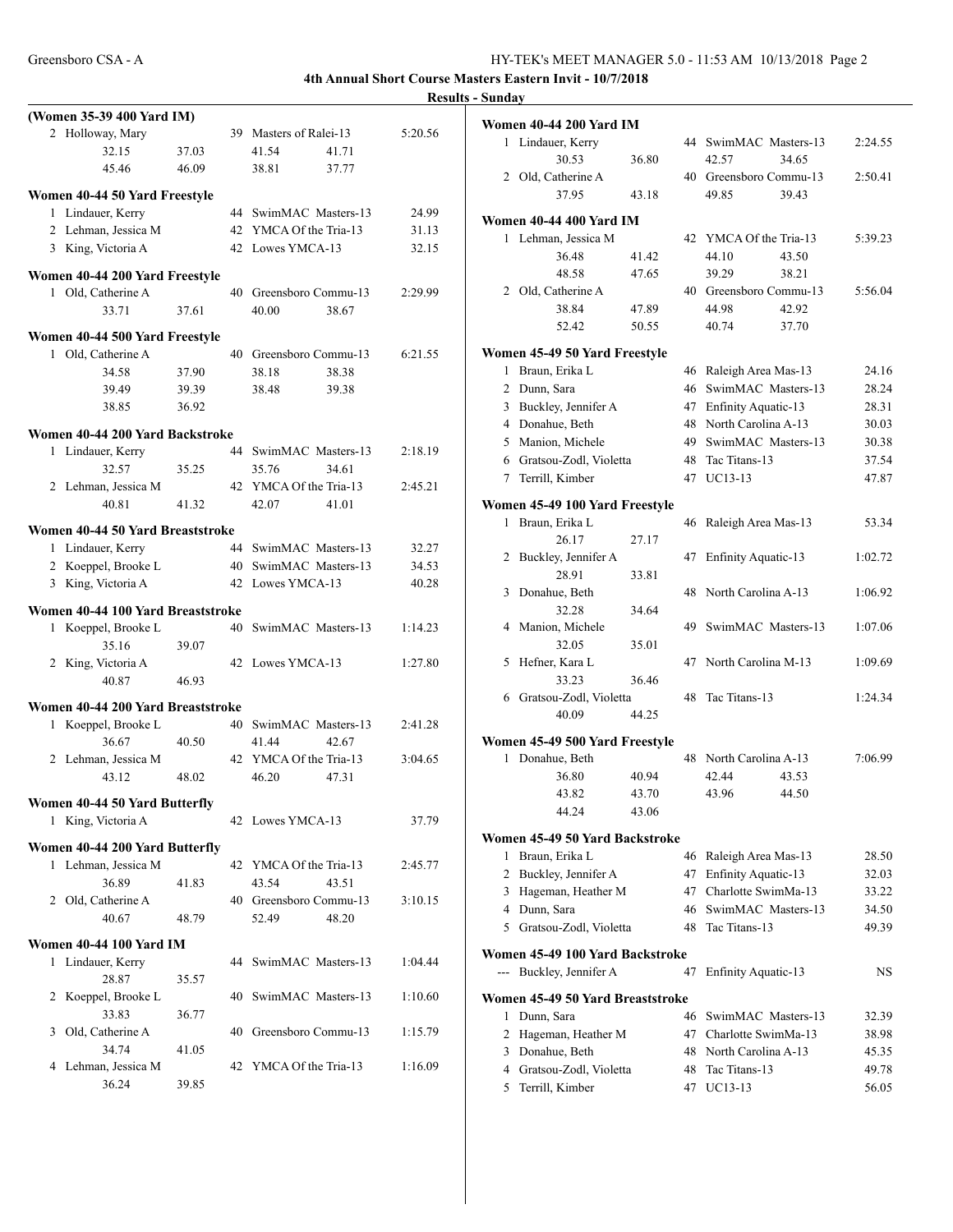| $\mathbf{1}$ | Women 45-49 100 Yard Breaststroke<br>Terrill, Kimber |         |    | 47 UC13-13                 | 2:01.53   |
|--------------|------------------------------------------------------|---------|----|----------------------------|-----------|
|              | 57.38                                                | 1:04.15 |    |                            |           |
|              |                                                      |         |    |                            |           |
|              | Women 45-49 200 Yard Breaststroke                    |         |    |                            |           |
|              | 1 Dunn, Sara                                         |         |    | 46 SwimMAC Masters-13      | 2:37.37   |
|              | 36.06                                                | 41.04   |    | 40.51<br>39.76             |           |
|              | 2 Gratsou-Zodl, Violetta                             |         |    | 48 Tac Titans-13           | 3:47.31   |
|              | 54.53                                                | 57.91   |    | 59.02<br>55.85             |           |
|              | Women 45-49 50 Yard Butterfly                        |         |    |                            |           |
|              | 1 Braun, Erika L                                     |         |    | 46 Raleigh Area Mas-13     | 26.46     |
|              | 2 Dunn, Sara                                         |         | 46 | SwimMAC Masters-13         | 30.73     |
|              | 3 Hageman, Heather M                                 |         |    | 47 Charlotte SwimMa-13     | 33.27     |
|              | 4 Donahue, Beth                                      |         |    | 48 North Carolina A-13     | 33.89     |
|              | 5 Hefner, Kara L                                     |         |    | 47 North Carolina M-13     | 35.94     |
|              | <b>Women 45-49 100 Yard IM</b>                       |         |    |                            |           |
|              | 1 Braun, Erika L                                     |         | 46 | Raleigh Area Mas-13        | 1:00.53   |
|              | 27.49                                                | 33.04   |    |                            |           |
|              | 2 Dunn, Sara                                         |         |    | 46 SwimMAC Masters-13      | 1:10.33   |
|              | 34.39                                                | 35.94   |    |                            |           |
|              | 3 Buckley, Jennifer A                                |         | 47 | <b>Enfinity Aquatic-13</b> | 1:13.68   |
|              | 32.49                                                | 41.19   |    |                            |           |
|              | 4 Manion, Michele                                    |         | 49 | SwimMAC Masters-13         | 1:19.70   |
|              | 37.05                                                | 42.65   |    |                            |           |
|              | 5 Donahue, Beth                                      |         |    | 48 North Carolina A-13     | 1:21.58   |
|              | 37.46                                                | 44.12   |    |                            |           |
|              | 6 Hefner, Kara L                                     |         | 47 | North Carolina M-13        | 1:26.76   |
|              | 41.12                                                | 45.64   |    |                            |           |
| 7            | Gratsou-Zodl, Violetta                               |         | 48 | Tac Titans-13              | 1:40.94   |
|              | 51.70                                                | 49.24   |    |                            |           |
|              | --- Hageman, Heather M                               |         | 47 | Charlotte SwimMa-13        | <b>NS</b> |
|              |                                                      |         |    |                            |           |
|              | <b>Women 45-49 200 Yard IM</b>                       |         |    |                            |           |
|              | 1 Hefner, Kara L                                     |         |    | 47 North Carolina M-13     | 3:04.88   |
|              | 38.51                                                | 50.33   |    | 54.27<br>41.77             |           |
|              | Women 50-54 50 Yard Freestyle                        |         |    |                            |           |
|              | 1 Dore, Mary G                                       |         |    | 54 SwimMAC Masters-13      | 28.17     |
| 2            | Steele, Rebekah O                                    |         |    | 50 North Carolina M-13     | 30.90     |
|              | 3 Gregory, Carol M                                   |         |    | 53 Triad Endurance-13      | 35.23     |
|              | Women 50-54 100 Yard Freestyle                       |         |    |                            |           |
|              | 1 Dore, Mary G                                       |         |    | 54 SwimMAC Masters-13      | 1:00.50   |
|              | 28.88                                                | 31.62   |    |                            |           |
| 2            | Steele, Rebekah O                                    |         |    | 50 North Carolina M-13     | 1:08.02   |
|              | 32.55                                                | 35.47   |    |                            |           |
| ---          | Salazar, Lynn                                        |         |    | 52 North Carolina M-13     | NS        |
|              |                                                      |         |    |                            |           |
|              | Women 50-54 200 Yard Freestyle                       |         |    |                            |           |
|              | 1 Dore, Mary G                                       |         | 54 | SwimMAC Masters-13         | 2:14.65   |
|              | 30.97                                                | 34.15   |    | 34.78<br>34.75             |           |
| 2            | Maycock, Cary W                                      |         | 50 | <b>Enfinity Aquatic-13</b> | 2:29.18   |
|              | 34.79                                                | 38.16   |    | 38.68<br>37.55             |           |
| 3            | Gregory, Carol M                                     |         |    | 53 Triad Endurance-13      | 2:51.60   |
|              | 38.94                                                | 43.62   |    | 44.74<br>44.30             |           |
|              | Salazar, Lynn                                        |         |    | 52 North Carolina M-13     | NS        |
|              |                                                      |         |    |                            |           |

|              | Women 50-54 500 Yard Freestyle    |       |    |                            |         |
|--------------|-----------------------------------|-------|----|----------------------------|---------|
| 1            | Dore, Mary G                      |       |    | 54 SwimMAC Masters-13      | 5:59.54 |
|              | 33.39                             | 36.18 |    | 37.01<br>37.53             |         |
|              | 35.74                             | 36.21 |    | 36.13<br>36.74             |         |
|              | 36.20                             | 34.41 |    |                            |         |
|              | 2 Maycock, Cary W                 |       |    | 50 Enfinity Aquatic-13     | 6:41.26 |
|              | 36.04                             | 38.77 |    | 40.70<br>40.83             |         |
|              | 40.45                             | 40.57 |    | 41.08<br>41.02             |         |
|              | 41.38                             | 40.42 |    |                            |         |
| $---$        | Salazar, Lynn                     |       |    | 52 North Carolina M-13     | NS      |
|              |                                   |       |    |                            |         |
|              | Women 50-54 50 Yard Backstroke    |       |    |                            |         |
| 1            | Steele, Rebekah O                 |       |    | 50 North Carolina M-13     | 38.15   |
|              | Women 50-54 100 Yard Backstroke   |       |    |                            |         |
|              |                                   |       |    |                            |         |
|              | 1 Vazquez, Maria E                |       | 52 | Raleigh Area Mas-13        | 1:10.15 |
|              | 34.75                             | 35.40 |    |                            |         |
|              | 2 Steele, Rebekah O               |       |    | 50 North Carolina M-13     | 1:22.58 |
|              | 40.07                             | 42.51 |    |                            |         |
|              | Women 50-54 200 Yard Backstroke   |       |    |                            |         |
|              | 1 Vazquez, Maria E                |       | 52 | Raleigh Area Mas-13        | 2:28.96 |
|              | 35.41                             | 37.69 |    | 38.39<br>37.47             |         |
|              | 2 Steele, Rebekah O               |       |    | 50 North Carolina M-13     | 3:01.03 |
|              | 42.94                             | 46.12 |    | 46.59<br>45.38             |         |
|              |                                   |       |    |                            |         |
|              | Women 50-54 50 Yard Breaststroke  |       |    |                            |         |
|              | 1 Gregory, Carol M                |       | 53 | Triad Endurance-13         | 50.85   |
|              | Women 50-54 100 Yard Breaststroke |       |    |                            |         |
| 1            | Maycock, Cary W                   |       | 50 | <b>Enfinity Aquatic-13</b> | 1:33.09 |
|              | 43.55                             |       |    |                            |         |
|              |                                   | 49.54 |    |                            |         |
|              | 2 Gregory, Carol M                |       | 53 | Triad Endurance-13         | 1:48.75 |
|              | 52.41                             | 56.34 |    |                            |         |
|              | Women 50-54 200 Yard Breaststroke |       |    |                            |         |
|              | --- Maycock, Cary W               |       |    | 50 Enfinity Aquatic-13     | NS      |
|              |                                   |       |    |                            |         |
|              | Women 50-54 50 Yard Butterfly     |       |    |                            |         |
| 1            | Steele, Rebekah O                 |       |    | 50 North Carolina M-13     | 36.26   |
|              | 2 Gregory, Carol M                |       | 53 | Triad Endurance-13         | 43.14   |
|              | Women 50-54 100 Yard Butterfly    |       |    |                            |         |
| $\mathbf{1}$ | Dore, Mary G                      |       |    | 54 SwimMAC Masters-13      | 1:16.71 |
|              | 35.22                             | 41.49 |    |                            |         |
|              |                                   |       |    |                            |         |
|              | Women 50-54 200 Yard Butterfly    |       |    |                            |         |
|              | 1 Dore, Mary G                    |       |    | 54 SwimMAC Masters-13      | 2:42.96 |
|              | 36.39                             | 41.94 |    | 42.15<br>42.48             |         |
|              | <b>Women 50-54 100 Yard IM</b>    |       |    |                            |         |
| 1            |                                   |       | 53 | Triad Endurance-13         |         |
|              | Gregory, Carol M                  |       |    |                            | 1:30.80 |
|              | 41.74                             | 49.06 |    |                            |         |
|              | <b>Women 50-54 200 Yard IM</b>    |       |    |                            |         |
|              | 1 Vazquez, Maria E                |       |    | 52 Raleigh Area Mas-13     | 2:36.65 |
|              | 36.44                             | 38.08 |    | 36.22<br>45.91             |         |
|              |                                   |       |    |                            |         |
|              | Women 55-59 50 Yard Freestyle     |       |    |                            |         |
| 1            | Campagna, Janice M                |       | 58 | <b>Enfinity Aquatic-13</b> | 29.31   |
|              | 2 Whelchel, Nancy L               |       | 58 | Raleigh Area Mas-13        | 30.07   |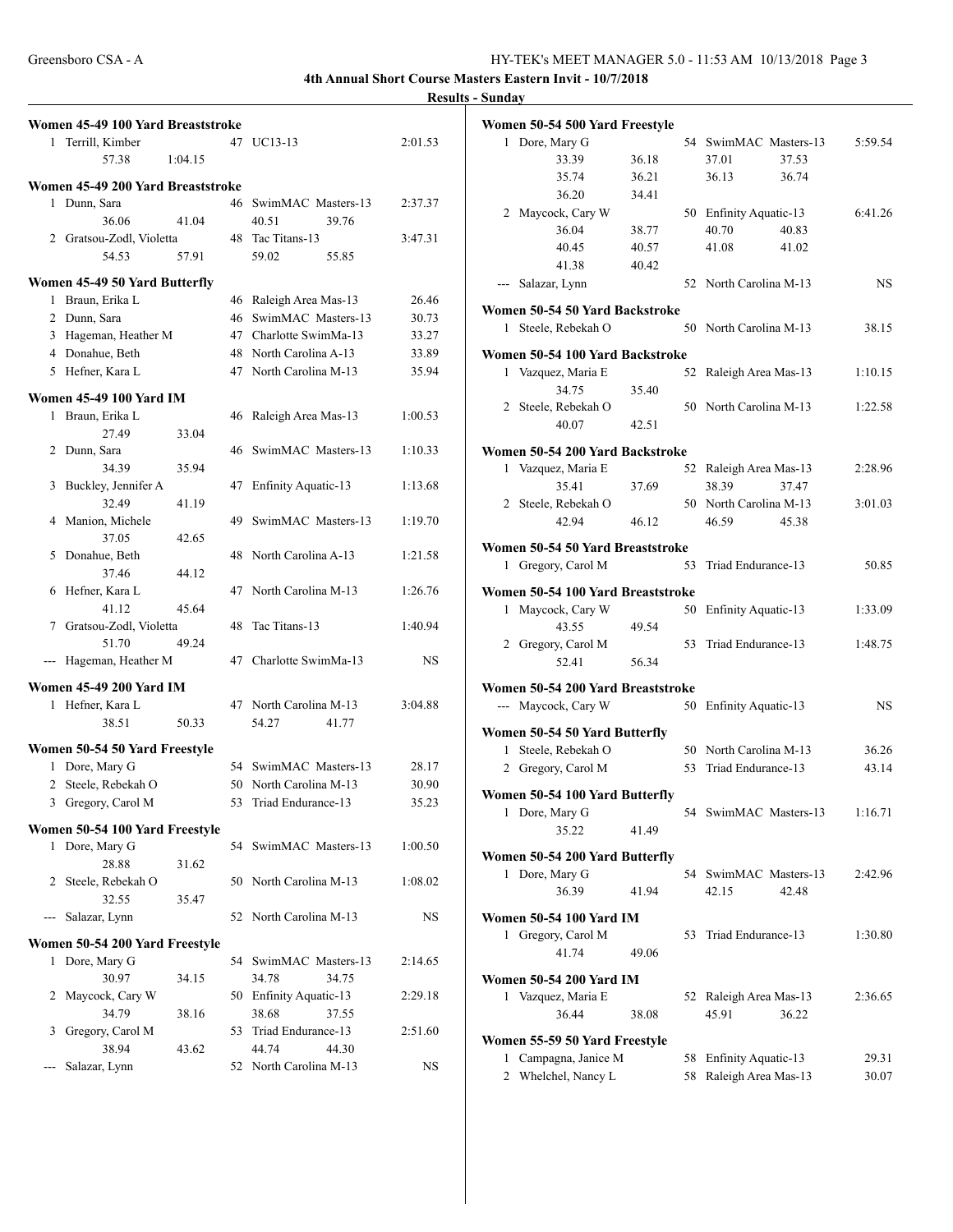| Women 55-59 100 Yard Freestyle    |       |    |                                          |         |
|-----------------------------------|-------|----|------------------------------------------|---------|
| 1 Campagna, Janice M<br>30.28     | 34.18 |    | 58 Enfinity Aquatic-13                   | 1:04.46 |
| Women 55-59 200 Yard Freestyle    |       |    |                                          |         |
| 1 Whelchel, Nancy L<br>32.87      | 35.44 |    | 58 Raleigh Area Mas-13<br>36.85<br>36.50 | 2:21.66 |
| Women 55-59 500 Yard Freestyle    |       |    |                                          |         |
| 1 Whelchel, Nancy L               |       |    | 58 Raleigh Area Mas-13                   | 6:16.05 |
| 33.76                             | 36.50 |    | 37.61<br>38.26                           |         |
| 38.38                             | 38.78 |    | 38.67<br>38.80                           |         |
| 38.32                             | 36.97 |    |                                          |         |
| Women 55-59 50 Yard Breaststroke  |       |    |                                          |         |
| 1 Campagna, Janice M              |       | 58 | Enfinity Aquatic-13                      | 38.96   |
| 2 Quillen, Diane E                |       | 55 | Enfinity Aquatic-13                      | 40.15   |
| Women 55-59 100 Yard Breaststroke |       |    |                                          |         |
| 1 Campagna, Janice M              |       | 58 | Enfinity Aquatic-13                      | 1:24.03 |
| 39.91                             | 44.12 |    |                                          |         |
| 2 Quillen, Diane E                |       | 55 | <b>Enfinity Aquatic-13</b>               | 1:29.15 |
| 42.44                             | 46.71 |    |                                          |         |
| Women 55-59 100 Yard IM           |       |    |                                          |         |
| 1 Whelchel, Nancy L               |       |    | 58 Raleigh Area Mas-13                   | 1:15.82 |
| 37.46                             | 38.36 |    |                                          |         |
| 2 Campagna, Janice M              |       | 58 | Enfinity Aquatic-13                      | 1:17.07 |
| 37.42                             | 39.65 |    |                                          |         |
| 3 Quillen, Diane E                |       |    | 55 Enfinity Aquatic-13                   | 1:24.68 |
| 40.06                             | 44.62 |    |                                          |         |
| Women 55-59 200 Yard IM           |       |    |                                          |         |
| 1 Whelchel, Nancy L               |       |    | 58 Raleigh Area Mas-13                   | 2:42.33 |
| 36.56                             | 40.82 |    | 48.01<br>36.94                           |         |
| --- Quillen, Diane E              |       |    | 55 Enfinity Aquatic-13                   | NS      |
| <b>Women 55-59 400 Yard IM</b>    |       |    |                                          |         |
| 1 Whelchel, Nancy L               |       |    | 58 Raleigh Area Mas-13                   | 5:52.99 |
| 39.38                             | 43.53 |    | 46.29<br>46.39                           |         |
| 50.52                             | 50.06 |    | 1:16.82                                  |         |
| Women 60-64 50 Yard Freestyle     |       |    |                                          |         |
| 1 Alton, Dale M                   |       |    | 61 North Carolina M-13                   | 32.31   |
| Women 60-64 500 Yard Freestyle    |       |    |                                          |         |
| 1 Wainwright, Joanne              |       | 63 | Greensboro Commu-13                      | 6:55.09 |
| 37.71                             | 42.11 |    | 43.45<br>42.78                           |         |
| 42.57                             | 42.22 |    | 42.09<br>41.80                           |         |
| 41.01                             | 39.35 |    |                                          |         |
| Women 60-64 50 Yard Backstroke    |       |    |                                          |         |
| 1 Alton, Dale M                   |       |    | 61 North Carolina M-13                   | 38.90   |
| Women 60-64 100 Yard Backstroke   |       |    |                                          |         |
| 1 Alton, Dale M                   |       |    | 61 North Carolina M-13                   | 1:27.20 |
| 42.85                             | 44.35 |    |                                          |         |
| Women 60-64 200 Yard Backstroke   |       |    |                                          |         |
| Wainwright, Joanne<br>1.          |       | 63 | Greensboro Commu-13                      | 3:07.26 |
| 45.41                             | 48.00 |    | 47.52<br>46.33                           |         |
| Women 60-64 50 Yard Breaststroke  |       |    |                                          |         |
| 1 Alton, Dale M                   |       | 61 | North Carolina M-13                      | 38.83   |
|                                   |       |    |                                          |         |

| Women 60-64 100 Yard Breaststroke<br>1<br>Alton, Dale M<br>40.50<br>43.26                                        | 61             | North Carolina M-13                                                             | 1:23.76                              |
|------------------------------------------------------------------------------------------------------------------|----------------|---------------------------------------------------------------------------------|--------------------------------------|
| Women 60-64 100 Yard Butterfly<br>1 Wainwright, Joanne<br>39.61<br>45.77                                         | 63             | Greensboro Commu-13                                                             | 1:25.38                              |
| Women 60-64 200 Yard Butterfly<br>1 Wainwright, Joanne<br>42.18<br>49.50                                         | 63             | Greensboro Commu-13<br>49.35<br>48.03                                           | 3:09.06                              |
| Women 60-64 100 Yard IM<br>Alton, Dale M<br>$\mathbf{1}$<br>39.74<br>39.12                                       | 61             | North Carolina M-13                                                             | 1:18.86                              |
| Women 60-64 200 Yard IM<br>1 Wainwright, Joanne<br>40.21<br>45.59                                                |                | 63 Greensboro Commu-13<br>53.08<br>39.05                                        | 2:57.93                              |
| Women 60-64 400 Yard IM<br>1 Wainwright, Joanne<br>46.25<br>41.63<br>56.18<br>52.53                              | 63             | Greensboro Commu-13<br>47.61<br>48.93<br>40.78<br>40.07                         | 6:13.98                              |
| Men 18-24 50 Yard Freestyle<br>1 Burns, Joseph E<br>2 Schafer, David<br>3 Fletcher, David<br>--- Kinkade, Samuel | 20<br>23<br>24 | 24 Greensboro Commu-13<br>Fort Bragg Maste-13<br>Fort Bragg Maste-13<br>UC13-13 | 22.66<br>23.94<br>25.22<br><b>NS</b> |
| Men 18-24 100 Yard Freestyle<br>Burns, Joseph E<br>1<br>24.03<br>25.64<br>2 Fletcher, David<br>27.61<br>31.34    | 24<br>23       | Greensboro Commu-13<br>Fort Bragg Maste-13                                      | 49.67<br>58.95                       |
| Men 18-24 200 Yard Freestyle<br>1 Feldman, Leo A<br>28.94<br>31.34<br>--- Burns, Joseph E                        |                | 24 Masters of Ralei-13<br>31.79<br>32.38<br>24 Greensboro Commu-13              | 2:04.45<br>NS.                       |
| Men 18-24 500 Yard Freestyle<br>1 Kinkade, Samuel<br>33.60<br>37.19<br>40.01<br>40.28<br>40.96<br>39.76          |                | 24 UC13-13<br>39.53<br>38.92<br>40.83<br>41.04                                  | 6:32.12                              |
| Men 18-24 50 Yard Backstroke<br>Fletcher, David<br>1                                                             | 23             | Fort Bragg Maste-13                                                             | 32.50                                |
| Men 18-24 50 Yard Breaststroke<br>Schafer, David<br>1<br>2 Kinkade, Samuel<br>3 Fletcher, David                  | 20<br>24<br>23 | Fort Bragg Maste-13<br>UC13-13<br>Fort Bragg Maste-13                           | 29.57<br>33.29<br>34.10              |
| Men 18-24 100 Yard Breaststroke<br>1 Kinkade, Samuel<br>35.33<br>38.42<br>2 Fletcher, David<br>37.51<br>43.87    | 24<br>23       | UC13-13<br>Fort Bragg Maste-13                                                  | 1:13.75<br>1:21.38                   |
| Men 18-24 200 Yard Breaststroke<br>--- Kinkade, Samuel                                                           |                | 24 UC13-13                                                                      | NS.                                  |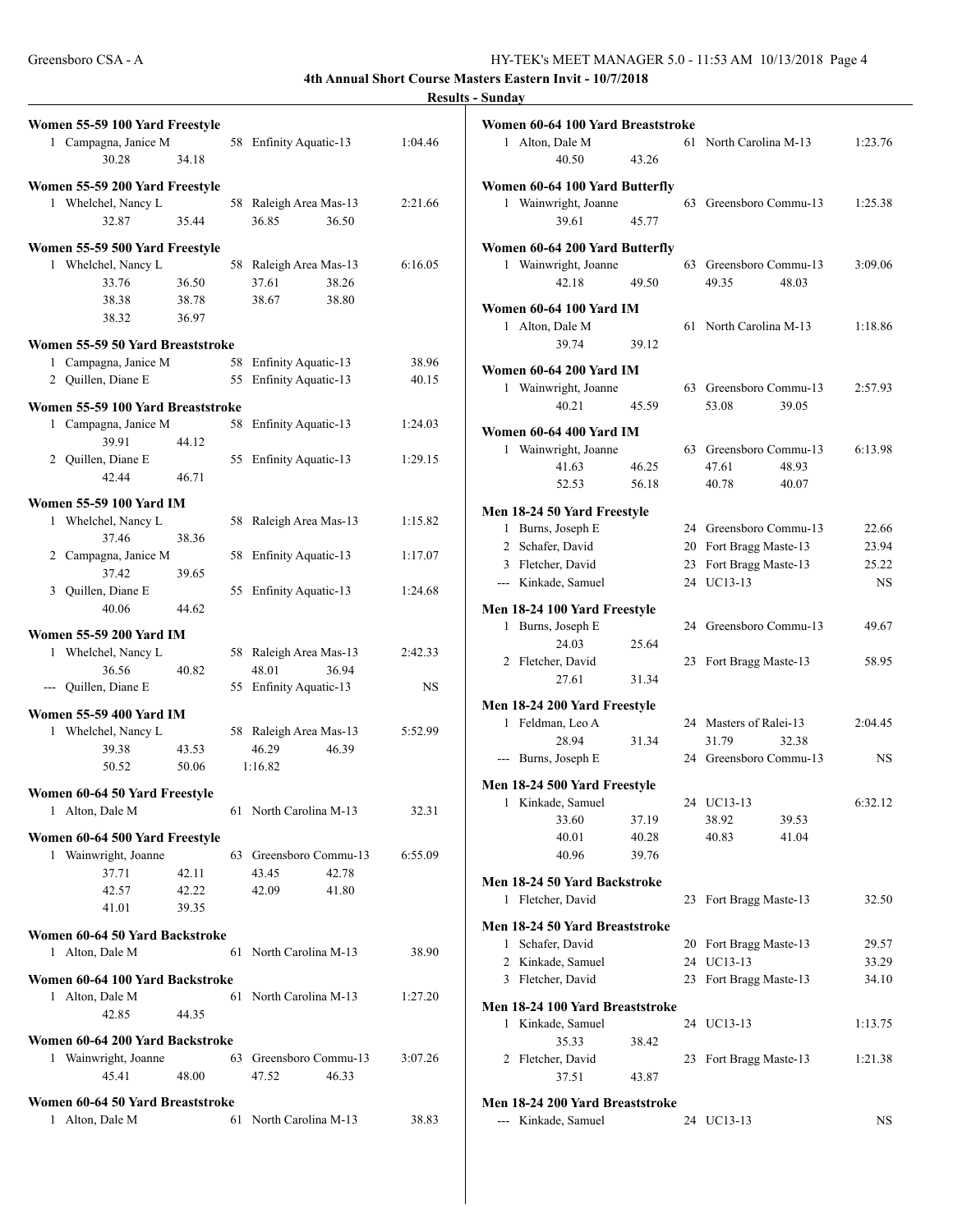|   |                                |       |     |                        | resu    |
|---|--------------------------------|-------|-----|------------------------|---------|
|   | Men 18-24 50 Yard Butterfly    |       |     |                        |         |
|   | 1 Burns, Joseph E              |       |     | 24 Greensboro Commu-13 | 25.01   |
|   | 2 Feldman, Leo A               |       |     | 24 Masters of Ralei-13 | 26.85   |
|   | 3 Schafer, David               |       | 20  | Fort Bragg Maste-13    | 27.17   |
|   | 4 Fletcher, David              |       | 23  | Fort Bragg Maste-13    | 28.04   |
|   | Men 18-24 100 Yard Butterfly   |       |     |                        |         |
|   | 1 Burns, Joseph E              |       |     | 24 Greensboro Commu-13 | 1:01.46 |
|   | 28.34                          | 33.12 |     |                        |         |
|   | 2 Feldman, Leo A               |       |     | 24 Masters of Ralei-13 | 1:04.64 |
|   | 29.63                          | 35.01 |     |                        |         |
|   | Men 18-24 100 Yard IM          |       |     |                        |         |
|   | 1 Schafer, David               |       |     | 20 Fort Bragg Maste-13 | 1:03.81 |
|   | 30.42                          | 33.39 |     |                        |         |
|   | Men 18-24 200 Yard IM          |       |     |                        |         |
|   | 1 Feldman, Leo A               |       |     | 24 Masters of Ralei-13 | 2:27.52 |
|   | 30.05                          | 37.50 |     | 45.24<br>34.73         |         |
|   |                                |       |     |                        |         |
|   | Men 25-29 50 Yard Freestyle    |       |     |                        |         |
|   | 1 Gates, Percy                 |       |     | 25 UC13-13             | 21.61   |
|   | 2 Brendle, Logan A             |       |     | 26 Granite Falls Ma-13 | 24.77   |
|   | 3 Day, Tim                     |       |     | 29 UC13-13             | 30.61   |
|   | --- Parks, Kevin               |       | 29  | SwimMAC Masters-13     | NS      |
|   | Men 25-29 100 Yard Freestyle   |       |     |                        |         |
|   | 1 Brendle, Logan A             |       |     | 26 Granite Falls Ma-13 | 54.42   |
|   | 26.45                          | 27.97 |     |                        |         |
|   | Men 25-29 200 Yard Freestyle   |       |     |                        |         |
|   | 1 Tipling, NicK                |       |     | 26 Raleigh Area Mas-13 | 2:13.26 |
|   | 31.37                          | 33.76 |     | 34.47<br>33.66         |         |
|   | --- Brendle, Logan A           |       |     | 26 Granite Falls Ma-13 | NS      |
|   | Men 25-29 500 Yard Freestyle   |       |     |                        |         |
|   | 1 Pappas, William              |       |     | 26 Fort Bragg Maste-13 | 5:28.96 |
|   | 29.30                          | 31.64 |     | 33.04<br>33.74         |         |
|   | 34.08                          | 33.81 |     | 33.59<br>33.21         |         |
|   | 33.10                          | 33.45 |     |                        |         |
|   | Men 25-29 50 Yard Backstroke   |       |     |                        |         |
|   | 1 Gates, Percy                 |       |     | 25 UC13-13             | 24.58   |
|   | 2 Parks, Kevin                 |       |     | 29 SwimMAC Masters-13  | 27.79   |
|   |                                |       |     |                        |         |
|   | Men 25-29 100 Yard Backstroke  |       |     |                        |         |
| 1 | Jones, Christian M             |       |     | 26 UC13-13             | 54.05   |
|   | 25.94<br>2 Parks, Kevin        | 28.11 | 29. | SwimMAC Masters-13     | 1:01.39 |
|   | 29.64                          | 31.75 |     |                        |         |
|   |                                |       |     |                        |         |
|   | Men 25-29 200 Yard Backstroke  |       |     |                        |         |
|   | 1 Jones, Christian M           |       |     | 26 UC13-13             | 1:59.39 |
|   | 28.08                          | 30.74 |     | 30.49<br>30.08         |         |
|   | Men 25-29 50 Yard Breaststroke |       |     |                        |         |
|   | 1 Parks, Kevin                 |       | 29  | SwimMAC Masters-13     | 30.97   |
|   | 2 Pappas, William              |       | 26  | Fort Bragg Maste-13    | 31.41   |
|   | 3 Brendle, Logan A             |       | 26  | Granite Falls Ma-13    | 33.42   |
|   | 4 Day, Tim                     |       |     | 29 UC13-13             | 36.28   |
|   |                                |       |     |                        |         |

|              | Men 25-29 100 Yard Breaststroke |       |    |                            |         |
|--------------|---------------------------------|-------|----|----------------------------|---------|
|              | 1 Ruddy, Jason                  |       |    | 25 Charlotte SwimMa-13     | 1:03.40 |
|              | 29.40                           | 34.00 |    |                            |         |
|              | 2 Parks, Kevin                  |       |    | 29 SwimMAC Masters-13      | 1:06.55 |
|              | 31.17                           | 35.38 |    |                            |         |
| 3            | Pappas, William                 |       | 26 | Fort Bragg Maste-13        | 1:10.91 |
|              | 33.80                           | 37.11 |    |                            |         |
| 4            | Tipling, NicK                   |       | 26 | Raleigh Area Mas-13        | 1:14.54 |
|              | 35.17                           | 39.37 |    |                            |         |
|              | Men 25-29 200 Yard Breaststroke |       |    |                            |         |
| $\mathbf{1}$ | Tipling, NicK                   |       |    | 26 Raleigh Area Mas-13     | 2:42.24 |
|              | 37.09                           | 41.21 |    | 42.70<br>41.24             |         |
|              |                                 |       |    |                            |         |
|              | Men 25-29 50 Yard Butterfly     |       |    |                            |         |
|              | 1 Gates, Percy                  |       |    | 25 UC13-13                 | 23.45   |
|              | 2 Jones, Christian M            |       | 26 | UC13-13                    | 24.24   |
|              | 3 Tipling, NicK                 |       |    | 26 Raleigh Area Mas-13     | 29.41   |
|              | Men 25-29 100 Yard Butterfly    |       |    |                            |         |
|              | 1 Pappas, William               |       |    | 26 Fort Bragg Maste-13     | 1:02.36 |
|              | 29.15                           | 33.21 |    |                            |         |
|              |                                 |       |    |                            |         |
|              | Men 25-29 100 Yard IM           |       |    |                            |         |
|              | 1 Ruddy, Jason                  |       |    | 25 Charlotte SwimMa-13     | 56.91   |
|              | 26.28                           | 30.63 |    |                            |         |
|              | 2 Parks, Kevin                  |       |    | 29 SwimMAC Masters-13      | 1:01.52 |
|              | 28.47                           | 33.05 |    |                            |         |
|              | Men 25-29 200 Yard IM           |       |    |                            |         |
|              | 1 Tipling, NicK                 |       |    | 26 Raleigh Area Mas-13     | 2:25.53 |
|              | 30.88                           | 38.77 |    | 41.51<br>34.37             |         |
|              |                                 |       |    |                            |         |
|              | Men 30-34 50 Yard Freestyle     |       |    |                            |         |
|              | 1 Ryan, Edward                  |       | 30 | Fort Bragg Maste-13        | 24.05   |
|              | Men 30-34 100 Yard Freestyle    |       |    |                            |         |
|              | 1 Murphy, Davis M               |       | 31 | <b>Enfinity Aquatic-13</b> | 56.41   |
|              | 26.98                           | 29.43 |    |                            |         |
|              | Men 30-34 200 Yard Freestyle    |       |    |                            |         |
|              | 1 Clark, Nathan                 |       |    | 33 North Carolina M-13     | 2:13.67 |
|              | 31.18                           | 34.21 |    | 34.65<br>33.63             |         |
|              |                                 |       |    |                            |         |
|              | Men 30-34 500 Yard Freestyle    |       |    |                            |         |
| 1            | Dellanoce, Michael              |       |    | 34 Raleigh Area Mas-13     | 5:14.55 |
|              | 28.03                           | 29.94 |    | 30.94<br>31.72             |         |
|              | 31.77                           | 32.06 |    | 32.07<br>32.49             |         |
|              | 32.85                           | 32.68 |    |                            |         |
| 2            | Murphy, Davis M                 |       | 31 | Enfinity Aquatic-13        | 5:55.38 |
|              | 30.74                           | 33.37 |    | 34.32<br>34.37             |         |
|              | 34.19                           | 35.00 |    | 36.47<br>38.04             |         |
|              | 39.27                           | 39.61 |    |                            |         |
|              | Men 30-34 50 Yard Breaststroke  |       |    |                            |         |
| 1            | Murphy, Davis M                 |       | 31 | Enfinity Aquatic-13        | 33.51   |
|              |                                 |       |    |                            |         |
|              | Men 30-34 100 Yard Breaststroke |       |    |                            |         |
| 1            | Dellanoce, Michael              |       | 34 | Raleigh Area Mas-13        | 1:06.29 |
|              | 31.94                           | 34.35 |    |                            |         |
| 2            | Murphy, Davis M                 |       | 31 | <b>Enfinity Aquatic-13</b> | 1:16.33 |
|              | 35.67                           | 40.66 |    |                            |         |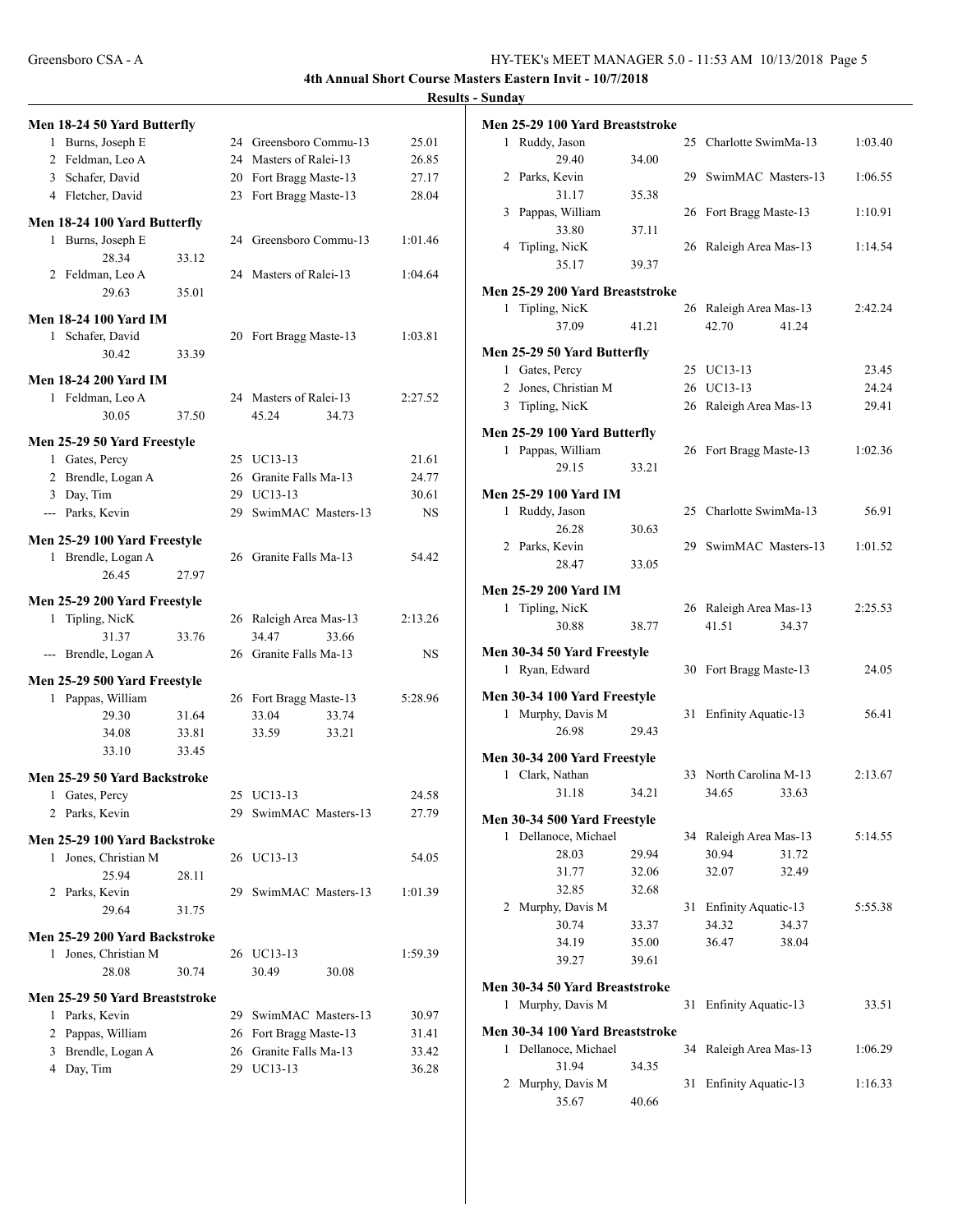|               | Men 30-34 100 Yard Butterfly<br>1 Clark, Nathan |                |    | 33 North Carolina M-13           | 1:03.27        |
|---------------|-------------------------------------------------|----------------|----|----------------------------------|----------------|
|               | 29.93                                           | 33.34          |    |                                  |                |
|               | Men 30-34 200 Yard Butterfly                    |                |    |                                  |                |
|               | 1 Clark, Nathan                                 |                |    | 33 North Carolina M-13           | 2:26.80        |
|               | 31.74                                           | 37.32          |    | 39.69<br>38.05                   |                |
|               | <b>Men 30-34 100 Yard IM</b>                    |                |    |                                  |                |
|               | 1 Clark, Nathan                                 |                |    | 33 North Carolina M-13           | 1:04.85        |
|               | 29.91                                           | 34.94          |    |                                  |                |
|               | 2 Murphy, Davis M                               |                | 31 | Enfinity Aquatic-13              | 1:06.40        |
|               | 30.55                                           | 35.85          |    |                                  |                |
|               | <b>Men 30-34 200 Yard IM</b>                    |                |    |                                  |                |
|               | 1 Dellanoce, Michael                            |                |    | 34 Raleigh Area Mas-13           | 2:09.72        |
|               | 28.80                                           | 33.61          |    | 37.38<br>29.93                   |                |
| 2             | Murphy, Davis M                                 |                |    | 31 Enfinity Aquatic-13           | 2:25.50        |
|               | 32.35                                           | 37.69          |    | 42.47<br>32.99                   |                |
|               | 3 Clark, Nathan                                 |                |    | 33 North Carolina M-13           | 2:28.01        |
|               | 31.98                                           | 37.36          |    | 34.58<br>44.09                   |                |
|               | <b>Men 30-34 400 Yard IM</b>                    |                |    |                                  |                |
|               | 1 Clark, Nathan                                 |                |    | 33 North Carolina M-13           | 5:05.37        |
|               | 31.72                                           | 37.01          |    | 40.40<br>40.60                   |                |
|               | 44.10                                           | 44.18          |    | 35.26<br>32.10                   |                |
|               | Men 35-39 50 Yard Freestyle                     |                |    |                                  |                |
|               | 1 Dallamura, Scott J                            |                |    | 39 Tac Titans-13                 | 23.95          |
|               | 2 Havens, Kurt                                  |                |    | 36 SwimMAC Masters-13            | 24.82          |
|               | 3 Nguyen, Sonny                                 |                |    | 39 Lowes YMCA-13                 | 29.74          |
|               | 4 Eddington, Jantzen T                          |                |    | 38 UC21-21                       | 36.23          |
| $\sim$ $\sim$ | Sabala, Michael C                               |                |    | 38 Chelsea Piers Ma-6            | <b>NS</b>      |
|               | Men 35-39 100 Yard Freestyle                    |                |    |                                  |                |
|               | 1 Havens, Kurt                                  |                |    | 36 SwimMAC Masters-13            | 54.79          |
|               | 26.03                                           | 28.76          |    |                                  |                |
|               | --- Cone, Adrian                                |                |    | 37 Fort Bragg Maste-13           | NS             |
|               | Men 35-39 500 Yard Freestyle                    |                |    |                                  |                |
|               | 1 Dallamura, Scott J                            |                |    | 39 Tac Titans-13                 | 5:42.77        |
|               | 28.51                                           | 33.10          |    | 34.44<br>35.49                   |                |
|               | 36.47                                           | 36.59          |    | 35.33<br>35.18                   |                |
|               | 34.36                                           | 33.30          |    |                                  |                |
| 2             | Sabala, Michael C                               |                |    | 38 Chelsea Piers Ma-6            | 5:44.56        |
|               | 30.65<br>34.89                                  | 32.68<br>35.34 |    | 34.44<br>33.70<br>35.80<br>36.11 |                |
|               | 35.70                                           | 35.25          |    |                                  |                |
|               |                                                 |                |    |                                  |                |
|               | Men 35-39 50 Yard Backstroke                    |                |    | 38 Enfinity Aquatic-13           |                |
| 1             | Hillen, Timothy J<br>2 Sabala, Michael C        |                |    | 38 Chelsea Piers Ma-6            | 28.21<br>28.35 |
|               | 3 Nguyen, Sonny                                 |                |    | 39 Lowes YMCA-13                 | 35.42          |
|               | --- Havens, Kurt                                |                |    | 36 SwimMAC Masters-13            | NS             |
|               |                                                 |                |    |                                  |                |
|               | Men 35-39 200 Yard Backstroke                   |                |    | 38 Chelsea Piers Ma-6            |                |
| 1             | Sabala, Michael C<br>34.41                      | 39.05          |    | 39.00<br>36.38                   | 2:28.84        |
|               |                                                 |                |    |                                  |                |
|               | Men 35-39 50 Yard Breaststroke                  |                |    |                                  |                |
| 1             | Sabala, Michael C                               |                | 38 | Chelsea Piers Ma-6               | 33.77          |
| 2             | Dallamura, Scott J                              |                | 39 | Tac Titans-13                    | 34.30          |

|   | 3 Nguyen, Sonny                 |       | 39 | Lowes YMCA-13          |       | 35.26     |
|---|---------------------------------|-------|----|------------------------|-------|-----------|
|   | 4 Eddington, Jantzen T          |       | 38 | UC21-21                |       | 39.96     |
|   |                                 |       |    |                        |       |           |
|   | Men 35-39 100 Yard Breaststroke |       |    |                        |       |           |
|   | 1 Nguyen, Sonny                 |       |    | 39 Lowes YMCA-13       |       | 1:14.90   |
|   | 36.10                           | 38.80 |    |                        |       |           |
|   | Men 35-39 200 Yard Breaststroke |       |    |                        |       |           |
|   |                                 |       |    |                        |       |           |
|   | 1 Nguyen, Sonny                 |       |    | 39 Lowes YMCA-13       |       | 2:59.82   |
|   | 39.66                           | 44.67 |    | 47.76                  | 47.73 |           |
|   | Men 35-39 50 Yard Butterfly     |       |    |                        |       |           |
|   | 1 Dallamura, Scott J            |       |    | 39 Tac Titans-13       |       | 25.28     |
|   | 2 Nguyen, Sonny                 |       | 39 | Lowes YMCA-13          |       | 31.17     |
|   | 3 Eddington, Jantzen T          |       |    | 38 UC21-21             |       | 38.42     |
|   |                                 |       |    |                        |       |           |
|   | --- Havens, Kurt                |       |    | 36 SwimMAC Masters-13  |       | NS.       |
|   | Men 35-39 100 Yard Butterfly    |       |    |                        |       |           |
|   | 1 Hillen, Timothy J             |       | 38 | Enfinity Aquatic-13    |       | 1:00.16   |
|   | 26.62                           | 33.54 |    |                        |       |           |
|   | --- Dallamura, Scott J          |       | 39 | Tac Titans-13          |       | DQ        |
|   |                                 |       |    |                        |       |           |
|   | Men 35-39 200 Yard Butterfly    |       |    |                        |       |           |
|   | 1 Dallamura, Scott J            |       |    | 39 Tac Titans-13       |       | 2:24.25   |
|   | 29.72                           | 35.75 |    | 39.27                  | 39.51 |           |
|   |                                 |       |    |                        |       |           |
|   | <b>Men 35-39 100 Yard IM</b>    |       |    |                        |       |           |
| 1 | Havens, Kurt                    |       |    | 36 SwimMAC Masters-13  |       | 1:06.99   |
|   | 29.44                           | 37.55 |    |                        |       |           |
|   | --- Eddington, Jantzen T        |       | 38 | UC21-21                |       | NS        |
|   |                                 |       |    |                        |       |           |
|   | Men 35-39 400 Yard IM           |       |    |                        |       |           |
|   | 1 Hillen, Timothy J             |       |    | 38 Enfinity Aquatic-13 |       | 5:01.01   |
|   | 29.20                           | 34.84 |    | 37.64                  | 38.37 |           |
|   | 44.23                           | 45.33 |    | 36.03                  | 35.37 |           |
|   | 2 Sabala, Michael C             |       |    | 38 Chelsea Piers Ma-6  |       | 5:04.46   |
|   | 30.99                           | 39.71 |    | 40.45                  | 38.72 |           |
|   | 43.19                           | 42.97 |    | 36.28                  | 32.15 |           |
|   |                                 |       |    |                        |       |           |
|   | Men 45-49 50 Yard Freestyle     |       |    |                        |       |           |
|   | 1 Rubacky, Mark S               |       |    | 49 Raleigh Area Mas-13 |       | 27.33     |
|   | 2 Gray, Richard L               |       |    | 49 YMCA Of the Tria-13 |       | 28.78     |
|   | --- Moss, Pete                  |       | 46 | UC13-13                |       | NS.       |
|   | --- Hawthorne, Robert           |       |    | 48 Hawk Masters UNC-13 |       | <b>NS</b> |
|   |                                 |       |    |                        |       |           |
|   | Men 45-49 100 Yard Freestyle    |       |    |                        |       |           |
|   | --- Hawthorne, Robert           |       |    | 48 Hawk Masters UNC-13 |       | NS.       |
|   | Men 45-49 500 Yard Freestyle    |       |    |                        |       |           |
|   |                                 |       |    | 49 Raleigh Area Mas-13 |       |           |
|   | 1 Rubacky, Mark S               |       |    |                        |       | 5:31.40   |
|   | 30.64                           | 32.89 |    | 33.47                  | 33.68 |           |
|   | 33.89                           | 33.89 |    | 33.78                  | 33.68 |           |
|   | 33.72                           | 31.76 |    |                        |       |           |
|   | Men 45-49 50 Yard Backstroke    |       |    |                        |       |           |
|   |                                 |       |    | 47 Lowes YMCA-13       |       |           |
|   | 1 King, Eric S                  |       |    |                        |       | 27.27     |
|   | 2 Rubacky, Mark S               |       | 49 | Raleigh Area Mas-13    |       | 33.34     |
|   | --- Moss, Pete                  |       | 46 | UC13-13                |       | NS.       |
|   | --- Hawthorne, Robert           |       | 48 | Hawk Masters UNC-13    |       | NS.       |
|   | Men 45-49 100 Yard Backstroke   |       |    |                        |       |           |
| 1 |                                 |       | 47 | Lowes YMCA-13          |       |           |
|   | King, Eric S                    |       |    |                        |       | 1:01.38   |
|   | 29.30                           | 32.08 |    |                        |       |           |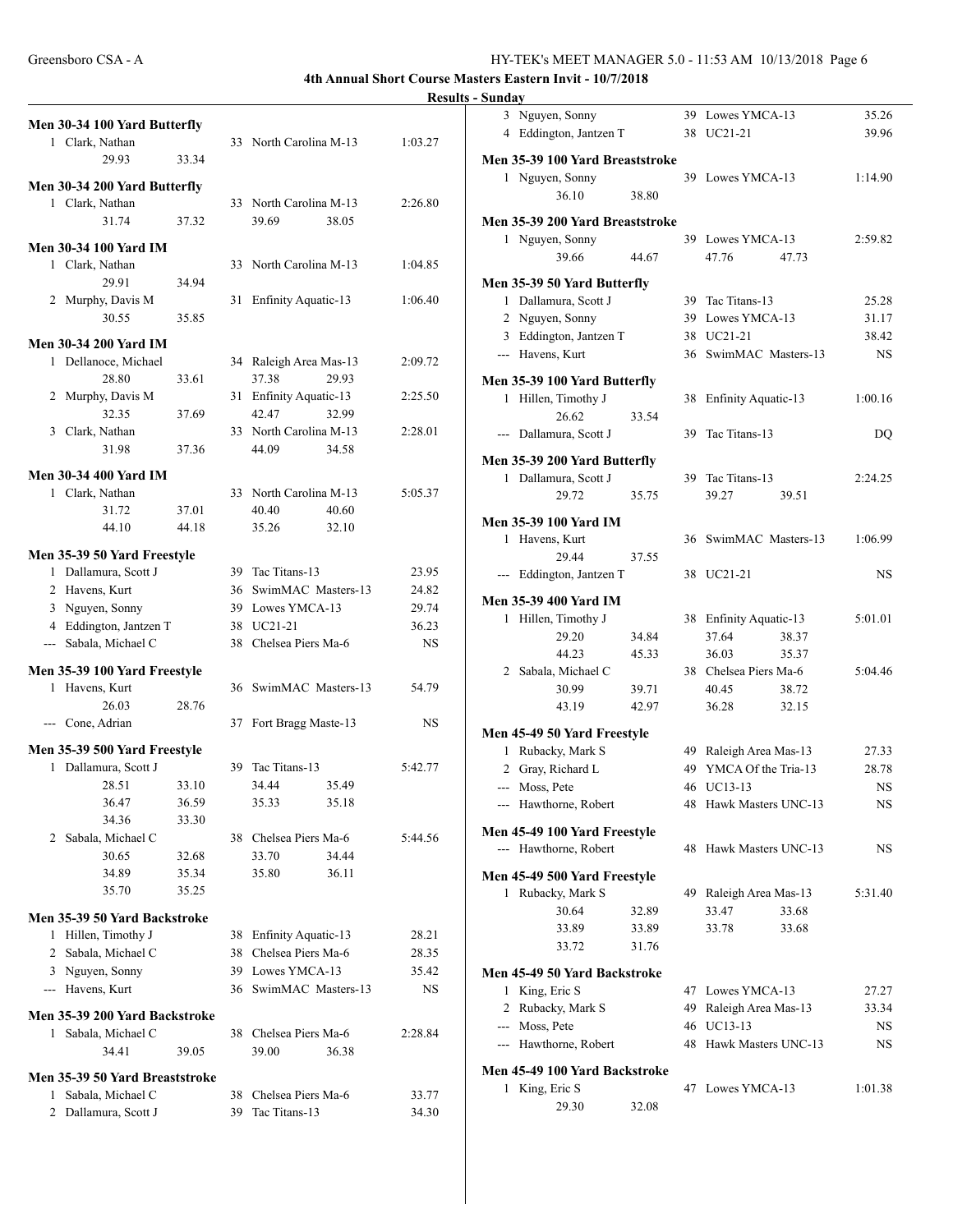| Men 45-49 200 Yard Backstroke             |    |                                                 |                        | 2                     |
|-------------------------------------------|----|-------------------------------------------------|------------------------|-----------------------|
| 1 King, Eric S<br>32.95<br>36.13          |    | 47 Lowes YMCA-13<br>37.24<br>35.71              | 2:22.03                |                       |
| Men 45-49 50 Yard Breaststroke            |    |                                                 |                        | Men 5                 |
| 1 Dunson, David B                         |    | 46 North Carolina M-13                          | 31.18                  | $\mathbf{1}$          |
| 2 Rubacky, Mark S                         |    | 49 Raleigh Area Mas-13                          | 34.96                  | ---                   |
| 3 Gray, Richard L                         |    | 49 YMCA Of the Tria-13                          | 42.28                  | Men 5                 |
| --- Moss, Pete                            |    | 46 UC13-13                                      | <b>NS</b>              | ---                   |
| Men 45-49 100 Yard Breaststroke           |    |                                                 |                        | Men 5                 |
| 1 Dunson, David B                         |    | 46 North Carolina M-13                          | 1:09.86                | ---                   |
| 32.39<br>37.47                            |    |                                                 |                        |                       |
| Men 45-49 200 Yard Breaststroke           |    |                                                 |                        | Men 5<br>$\mathbf{1}$ |
| 1 King, Eric S                            |    | 47 Lowes YMCA-13                                | 2:51.14                |                       |
| 38.29<br>42.89                            |    | 44.50<br>45.46                                  |                        |                       |
| --- Dunson, David B                       |    | 46 North Carolina M-13                          | DQ                     |                       |
| 35.74<br>41.08                            |    | 41.78<br>41.80                                  |                        | Men 5                 |
| Men 45-49 50 Yard Butterfly               |    |                                                 |                        | ---                   |
| 1 Rubacky, Mark S                         |    | 49 Raleigh Area Mas-13                          | 30.45                  | Men 5                 |
| 2 Gray, Richard L                         |    | 49 YMCA Of the Tria-13                          | 32.12                  | $\mathbf{1}$          |
| --- Hawthorne, Robert                     |    | 48 Hawk Masters UNC-13                          | <b>NS</b>              | $\overline{2}$        |
|                                           |    |                                                 |                        | ---                   |
| <b>Men 45-49 100 Yard IM</b>              |    |                                                 |                        | Men 5                 |
| 1 King, Eric S                            |    | 47 Lowes YMCA-13                                | 1:05.23                | $---$                 |
| 29.12<br>36.11                            |    |                                                 |                        | $---$                 |
| 2 Rubacky, Mark S<br>31.18<br>35.07       |    | 49 Raleigh Area Mas-13                          | 1:06.25                |                       |
| 3 Gray, Richard L                         |    | 49 YMCA Of the Tria-13                          | 1:15.69                | Men 5<br>$\mathbf{1}$ |
| 35.20<br>40.49                            |    |                                                 |                        |                       |
|                                           |    |                                                 |                        | 2                     |
| <b>Men 45-49 400 Yard IM</b>              |    | 47 Lowes YMCA-13                                |                        |                       |
| 1 King, Eric S<br>31.54<br>37.02          |    | 37.89<br>38.78                                  | 5:07.48                | ---                   |
| 44.07<br>45.93                            |    | 36.84<br>35.41                                  |                        |                       |
|                                           |    |                                                 |                        | Men 5<br>1            |
| Men 50-54 50 Yard Freestyle               |    |                                                 |                        |                       |
| 1 Peoples, G. Greg                        |    | 53 Greensboro Commu-13                          | 24.00                  |                       |
| 2 Texer, Toby M                           |    | 50 YMCA Seahorse Sw-13                          | 30.49                  | Men 5                 |
| --- Schultz, Norman E<br>--- Moran, Marty |    | 52 SwimMAC Masters-13<br>51 Asheville Master-13 | <b>NS</b><br><b>NS</b> | ---                   |
|                                           |    |                                                 |                        | Men 5                 |
| Men 50-54 100 Yard Freestyle              |    |                                                 |                        | 1                     |
| 1 Peoples, G. Greg                        |    | 53 Greensboro Commu-13                          | 53.07                  | 2                     |
| 25.48<br>27.59                            |    |                                                 |                        |                       |
| 2 Texer, Toby M<br>33.21                  |    | 50 YMCA Seahorse Sw-13                          | 1:07.29                | $---$                 |
| 34.08<br>--- Schultz, Norman E            |    | 52 SwimMAC Masters-13                           | NS                     | Men 5                 |
| --- Moran, Marty                          | 51 | Asheville Master-13                             | NS                     | 1                     |
|                                           |    |                                                 |                        |                       |
| Men 50-54 200 Yard Freestyle              |    |                                                 |                        | 2                     |
| --- Schultz, Norman E                     |    | 52 SwimMAC Masters-13                           | NS                     |                       |
| Men 50-54 500 Yard Freestyle              |    |                                                 |                        | 3                     |
| 1 Schultz, Norman E                       |    | 52 SwimMAC Masters-13                           | 5:39.25                |                       |
| 32.19<br>34.42                            |    | 35.06<br>34.90                                  |                        |                       |
| 34.99<br>35.02                            |    | 34.08<br>33.43                                  |                        |                       |
| 33.40<br>31.76                            |    |                                                 |                        | Men 5                 |
|                                           |    |                                                 |                        | 1                     |

| 2 Texer, Toby M                                    |         |    | 50 YMCA Seahorse Sw-13<br>41.51 | 6:52.14   |
|----------------------------------------------------|---------|----|---------------------------------|-----------|
|                                                    | 3:28.57 |    |                                 |           |
| Men 50-54 50 Yard Backstroke                       |         |    |                                 |           |
| 1 Peoples, G. Greg                                 |         |    | 53 Greensboro Commu-13          | 30.38     |
| --- Moran, Marty                                   |         | 51 | Asheville Master-13             | NS.       |
| Men 50-54 100 Yard Backstroke<br>--- Kern, Paul E  |         |    | 50 Greensboro Commu-13          | NS        |
|                                                    |         |    |                                 |           |
| Men 50-54 50 Yard Breaststroke<br>--- Kern, Paul E |         |    | 50 Greensboro Commu-13          | NS.       |
| Men 50-54 100 Yard Breaststroke                    |         |    |                                 |           |
| 1 Peoples, G. Greg                                 |         | 53 | Greensboro Commu-13             | 1:15.83   |
| 36.13                                              | 39.70   |    |                                 |           |
| --- Schultz, Norman E                              |         | 52 | SwimMAC Masters-13              | <b>NS</b> |
| Men 50-54 200 Yard Breaststroke                    |         |    |                                 |           |
| --- Schultz, Norman E                              |         | 52 | SwimMAC Masters-13              | <b>NS</b> |
| Men 50-54 50 Yard Butterfly                        |         |    |                                 |           |
| 1 Peoples, G. Greg                                 |         |    | 53 Greensboro Commu-13          | 26.15     |
| 2 Texer, Toby M                                    |         |    | 50 YMCA Seahorse Sw-13          | 33.29     |
| --- Moran, Marty                                   |         | 51 | Asheville Master-13             | NS.       |
| Men 50-54 100 Yard Butterfly                       |         |    |                                 |           |
| --- Kern, Paul E                                   |         |    | 50 Greensboro Commu-13          | NS.       |
| --- Moran, Marty                                   |         | 51 | Asheville Master-13             | NS.       |
| Men 50-54 100 Yard IM                              |         |    |                                 |           |
| 1 Peoples, G. Greg                                 |         | 53 | Greensboro Commu-13             | 1:02.72   |
| 29.07                                              | 33.65   |    |                                 |           |
| 2 Texer, Toby M                                    |         |    | 50 YMCA Seahorse Sw-13          | 1:18.19   |
| 35.95                                              | 42.24   |    |                                 |           |
| --- Moran, Marty                                   |         | 51 | Asheville Master-13             | NS.       |
| <b>Men 50-54 200 Yard IM</b>                       |         |    |                                 |           |
| 1 Texer, Toby M                                    |         |    | 50 YMCA Seahorse Sw-13          | 2:54.77   |
| 36.69                                              | 47.03   |    | 51.54<br>39.51                  |           |
| Men 50-54 400 Yard IM                              |         |    |                                 |           |
| --- Kern, Paul E                                   |         |    | 50 Greensboro Commu-13          | NS.       |
| Men 55-59 50 Yard Freestyle                        |         |    |                                 |           |
| Procton, Bruce<br>$\mathbf{1}$                     |         | 57 | <b>Enfinity Aquatic-13</b>      | 26.08     |
| 2 Ruff, David G                                    |         | 58 | Masters of Ralei-13             | 28.54     |
| --- Stewart, Henry D                               |         | 55 | Tac Titans-13                   | NS.       |
| --- Carlson, Eric A                                |         | 58 | Greensboro Commu-13             | NS.       |
| Men 55-59 100 Yard Freestyle                       |         |    |                                 |           |
| Procton, Bruce<br>1                                |         | 57 | <b>Enfinity Aquatic-13</b>      | 57.59     |
| 27.55                                              | 30.04   |    |                                 |           |
| Ruff, David G<br>2                                 |         | 58 | Masters of Ralei-13             | 1:03.27   |
| 30.65                                              | 32.62   |    |                                 |           |
| Adamonis, James<br>3                               |         | 56 | UC13-13                         | 1:12.69   |
| 33.81                                              | 38.88   |    |                                 |           |
| Stewart, Henry D<br>$\overline{a}$                 |         | 55 | Tac Titans-13                   | NS.       |
| --- Carlson, Eric A                                |         | 58 | Greensboro Commu-13             | NS.       |
| Men 55-59 200 Yard Freestyle                       |         |    |                                 |           |
| 1 Ruff, David G                                    |         | 58 | Masters of Ralei-13             | 2:26.41   |
| 33.20                                              | 37.24   |    | 38.38<br>37.59                  |           |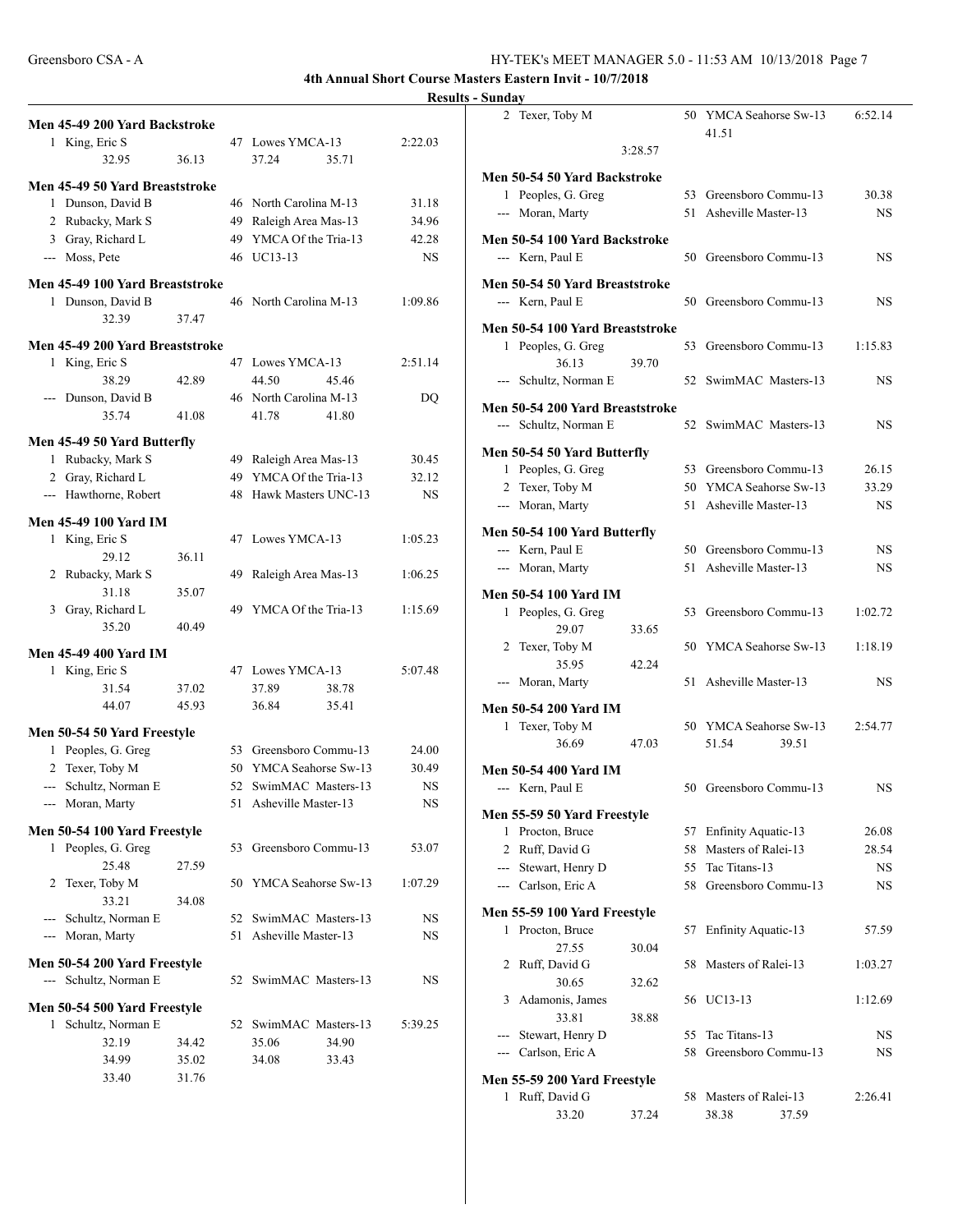| (Men 55-59 200 Yard Freestyle)<br>--- Procton, Bruce | 57 Enfinity Aquatic-13                          | <b>NS</b>          | Men 60-64 50 Yard Breaststroke<br>1 Symonds, Barry F<br>61 Granite Falls Ma-13                      | 40.39                  |
|------------------------------------------------------|-------------------------------------------------|--------------------|-----------------------------------------------------------------------------------------------------|------------------------|
| Men 55-59 50 Yard Backstroke                         |                                                 |                    |                                                                                                     |                        |
| 1 Adamonis, James<br>--- Carlson, Eric A             | 56 UC13-13<br>58 Greensboro Commu-13            | 38.63<br><b>NS</b> | Men 60-64 100 Yard Breaststroke<br>1 Symonds, Barry F<br>61 Granite Falls Ma-13<br>45.85<br>41.24   | 1:27.09                |
| Men 55-59 100 Yard Backstroke<br>1 Adamonis, James   | 56 UC13-13                                      | 1:30.79            | 2 Miller, Jamie A<br>64 Greensboro Commu-13<br>1:00.83<br>56.25                                     | 1:57.08                |
| 42.13<br>48.66                                       |                                                 |                    | Men 60-64 200 Yard Breaststroke                                                                     |                        |
| Men 55-59 50 Yard Breaststroke<br>1 Adamonis, James  | 56 UC13-13                                      | 43.62              | 1 Gilchrist, Donald B<br>64 Enfinity Aquatic-13<br>37.31<br>42.07<br>43.17<br>43.49                 | 2:46.04                |
|                                                      |                                                 |                    | --- Symonds, Barry F<br>61 Granite Falls Ma-13                                                      | <b>NS</b>              |
| Men 55-59 50 Yard Butterfly<br>1 Ruff, David G       | 58 Masters of Ralei-13                          | 31.08              | Men 60-64 50 Yard Butterfly                                                                         |                        |
| --- Stewart, Henry D                                 | 55 Tac Titans-13                                | <b>NS</b>          | 60 North Carolina M-13<br>1 Klein, Jonathan E                                                       | 27.57                  |
|                                                      |                                                 |                    | 64 Enfinity Aquatic-13<br>2 Gilchrist, Donald B                                                     | 29.89                  |
| Men 55-59 100 Yard Butterfly<br>1 Procton, Bruce     | 57 Enfinity Aquatic-13                          | 1:12.93            | 64 Greensboro Commu-13<br>3 Miller, Jamie A                                                         | 54.44                  |
| 34.45<br>38.48                                       |                                                 |                    | Men 60-64 100 Yard Butterfly                                                                        |                        |
| --- Stewart, Henry D                                 | 55 Tac Titans-13                                | <b>NS</b>          | 64 Greensboro Commu-13<br>1 Miller, Jamie A<br>1:01.95<br>1:04.73                                   | 2:06.68                |
| <b>Men 55-59 100 Yard IM</b>                         |                                                 |                    |                                                                                                     |                        |
| 1 Ruff, David G<br>36.84<br>38.58                    | 58 Masters of Ralei-13                          | 1:15.42            | <b>Men 60-64 100 Yard IM</b><br>1 Symonds, Barry F<br>61 Granite Falls Ma-13                        | 1:20.58                |
| 2 Adamonis, James                                    | 56 UC13-13                                      | 1:28.50            | 41.71<br>38.87                                                                                      |                        |
| 48.24<br>40.26                                       |                                                 |                    | <b>Men 60-64 200 Yard IM</b>                                                                        |                        |
| <b>Men 55-59 200 Yard IM</b>                         |                                                 |                    | 64 Greensboro Commu-13<br>1 Miller, Jamie A                                                         | 4:11.72                |
| 1 Ruff, David G                                      | 58 Masters of Ralei-13                          | 2:48.14            | 56.91<br>1:10.76<br>50.18<br>1:13.87                                                                |                        |
| 33.57<br>45.95                                       | 49.34<br>39.28                                  |                    | --- Symonds, Barry F<br>61 Granite Falls Ma-13<br>--- Gilchrist, Donald B<br>64 Enfinity Aquatic-13 | <b>NS</b><br><b>NS</b> |
| Men 60-64 50 Yard Freestyle                          |                                                 |                    |                                                                                                     |                        |
| 1 Waldrup, David                                     | 62 UC13-13                                      | 30.04              | Men 65-69 50 Yard Freestyle                                                                         |                        |
| --- Klein, Jonathan E                                | 60 North Carolina M-13                          | <b>NS</b>          | 1 Meyers, Peter B<br>66 SwimMAC Masters-13<br>66 North Carolina M-13<br>2 Van der Horst, Charles M  | 27.38<br>28.90         |
| Men 60-64 100 Yard Freestyle                         |                                                 |                    |                                                                                                     |                        |
| 1 Klein, Jonathan E                                  | 60 North Carolina M-13                          | 55.95              | Men 65-69 100 Yard Freestyle<br>1 Meyers, Peter B<br>66 SwimMAC Masters-13                          | 1:03.72                |
| 27.28<br>28.67<br>2 Gilchrist, Donald B              | 64 Enfinity Aquatic-13                          | 1:00.38            | 30.51<br>33.21                                                                                      |                        |
| 28.71<br>31.67                                       |                                                 |                    | 2 Van der Horst, Charles M<br>66 North Carolina M-13                                                | 1:06.56                |
| 3 Waldrup, David                                     | 62 UC13-13                                      | 1:11.26            | 31.79<br>34.77                                                                                      |                        |
| 36.05<br>35.21                                       |                                                 |                    | Men 65-69 200 Yard Freestyle                                                                        |                        |
| Men 60-64 500 Yard Freestyle                         |                                                 |                    | --- Van der Horst, Charles M<br>66 North Carolina M-13                                              | <b>NS</b>              |
| 1 Miller, Jamie A                                    | 64 Greensboro Commu-13                          | 9:38.76            | Men 65-69 500 Yard Freestyle                                                                        |                        |
| 53.65                                                |                                                 |                    | 1 Van der Horst, Charles M<br>66 North Carolina M-13                                                | 6:33.33                |
| 1:00.74<br>49.58                                     |                                                 |                    | 40.26<br>34.60<br>38.67<br>39.46                                                                    |                        |
|                                                      |                                                 |                    | 40.15<br>40.09<br>40.12<br>40.55                                                                    |                        |
| Men 60-64 50 Yard Backstroke                         |                                                 |                    | 40.85<br>38.58                                                                                      |                        |
| 1 Klein, Jonathan E<br>--- White, Warren A           | 60 North Carolina M-13<br>63 SwimMAC Masters-13 | 29.57              | Men 65-69 50 Yard Butterfly                                                                         |                        |
|                                                      |                                                 | <b>NS</b>          | 66 North Carolina M-13<br>1 Van der Horst, Charles M                                                | 32.41                  |
| Men 60-64 100 Yard Backstroke                        |                                                 |                    | Men 65-69 100 Yard Butterfly                                                                        |                        |
| 1 Klein, Jonathan E<br>31.00<br>32.71                | 60 North Carolina M-13                          | 1:03.71            | 1 Van der Horst, Charles M<br>66 North Carolina M-13                                                | 1:17.52                |
| --- White, Warren A                                  | 63 SwimMAC Masters-13                           | NS                 | 35.46<br>42.06                                                                                      |                        |
| Men 60-64 200 Yard Backstroke                        |                                                 |                    | Men 70-74 50 Yard Freestyle                                                                         |                        |
| --- White, Warren A                                  | 63 SwimMAC Masters-13                           | NS                 | 71 North Carolina M-13<br>1 Borrero, Fredie                                                         | 34.76                  |
|                                                      |                                                 |                    |                                                                                                     |                        |